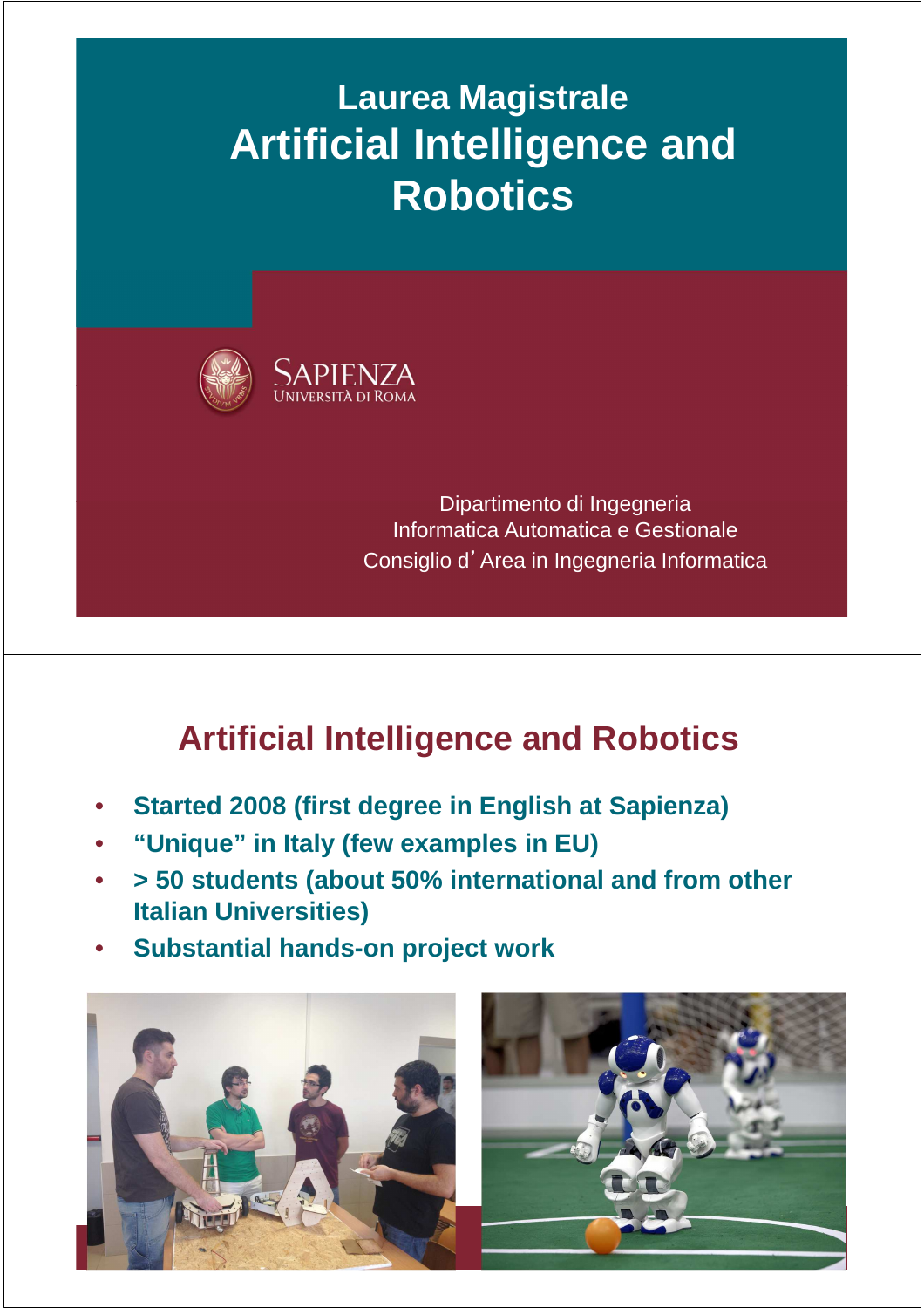### **Curriculum**

#### **Core subjects**

- **Artificial Intelligence**
- **Machine Learning**
- **Robotics**
- **Vision and Perception**
- **Computer Graphics**
- **Autonomous Mobile Robots**

#### **Other curricular activities**

- **Engineering disciplines**
- **Elective and Free Choice**
- **Seminars**
- **Master Thesis (1 semester)**



May 13, 2019

# **Teaching & Research**

#### **DIAG labs**

ALCOR - Cognitive Robotics Laboratory DIAG Robotics Lab RoCoCo - Cognitive Robot Teams Laboratory

**Joint Lab on Security Research Systems and Control Laboratory** 

Bioengineering and Bioinformatics WADAM - Web Algorithmics and Data Mining Wireless Sensor Networks Laboratory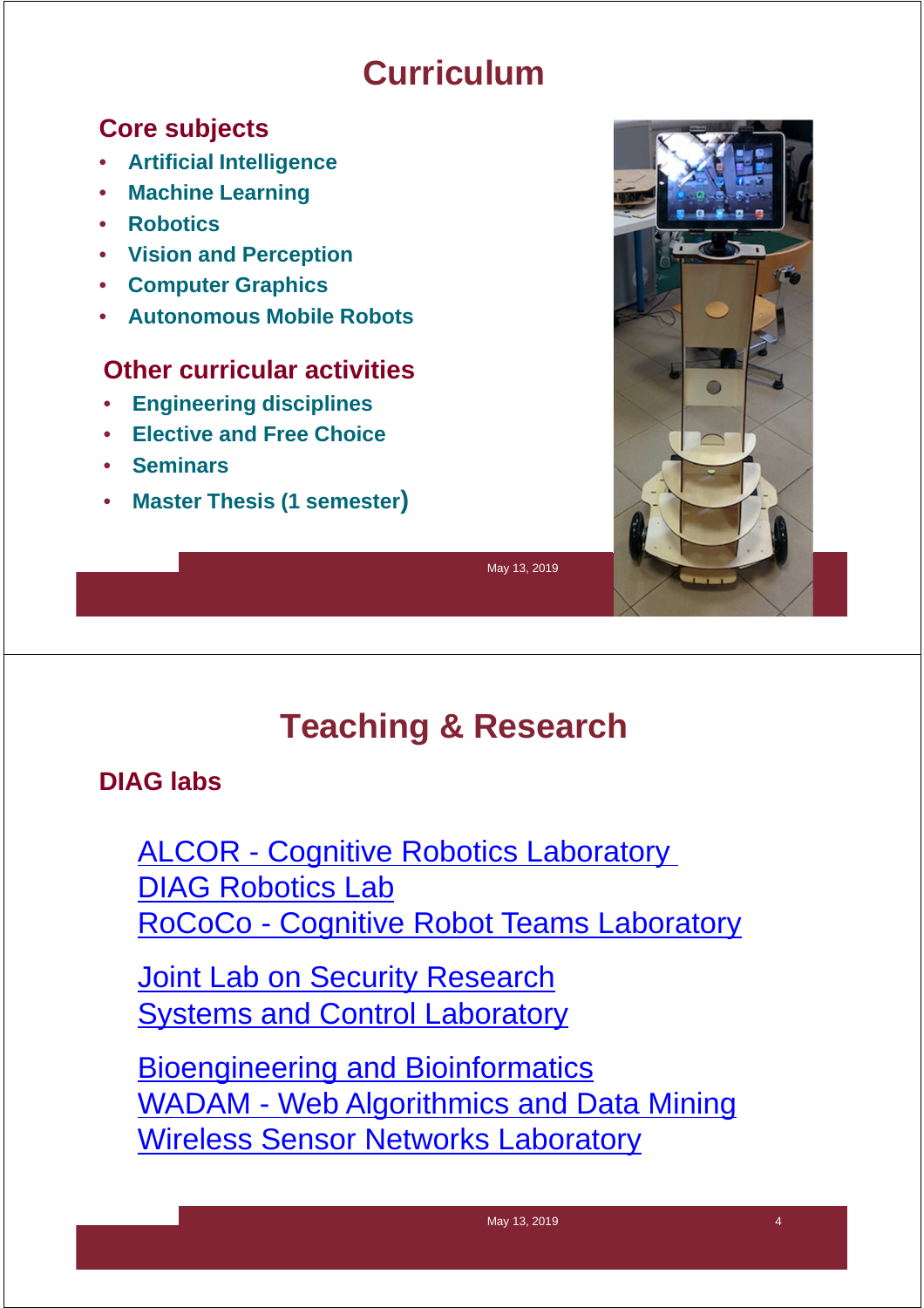### **AI & Robotics in action…**



May 13, 2019  $\overline{5}$ 

### **AI & Robotics in action…**



May 13, 2019 **6**